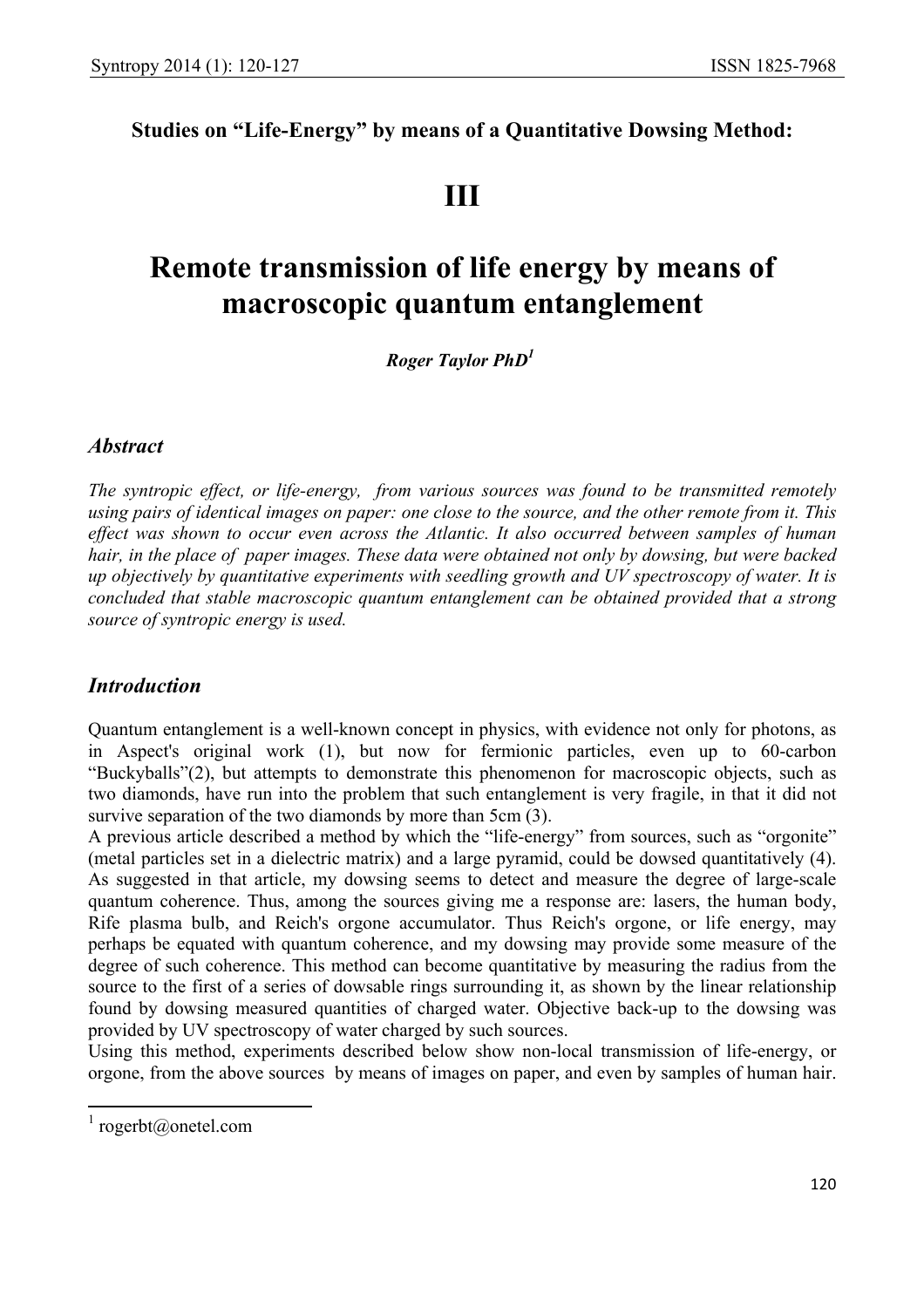Since most of this evidence for non-local transmission is based on dowsing, it is important to back it up by objective measures. A preliminary results using UV spectroscopy of water will be included with a forthcoming publication on torsion fields. This article describes statistically-controlled experiments on the non-local effect of a scalar field on the growth of seedlings.

#### *Non-local transfer of dowsable energy by means of images on paper, and by human hair*

Karl Welz puts on his web site (5) a logo, which is an identical copy of one which has been printed and placed close to the orgonite block of one of his devices, in his place in the US: "logo" in Fig. 1. He invites one to download this and feel the energy. While I could not feel anything, I could dowse a printed copy easily enough. Further tests were made with various images, by dowsing the transfer of energy between them. Initially I made a random "glyph" in black ink, copied it, and put one copy under a piece of orgonite, and dowsed the other at some 30 metres distant. The transfer of dowsable energy was obvious (Table 2). The transfer between some other images was then dowsed similarly (see Fig. 1, Table 1). Although this type of experiment was not pursued more thoroughly, it seems likely that, as Welz maintains, the intensity of transfer depends on the degree of similarity of the two images.



*Fig. 1. Images on paper* 

## **Table 1**

| Image under orgonite       | Image dowsed        | Radius |
|----------------------------|---------------------|--------|
| Glyph                      | Identical glyph     | 64     |
| Glyph                      | Similar glyph       | 59     |
| Glyph                      | <b>Black square</b> | 32     |
| Glyph                      | 5 green spots       | 0      |
| Glyph                      | Orb                 | 0      |
| Orb                        | Orb                 | 85     |
| Orb $(+10 \text{ copies})$ | Orb                 | 40     |
| Orb (copies burnt)         | )rb                 | 70     |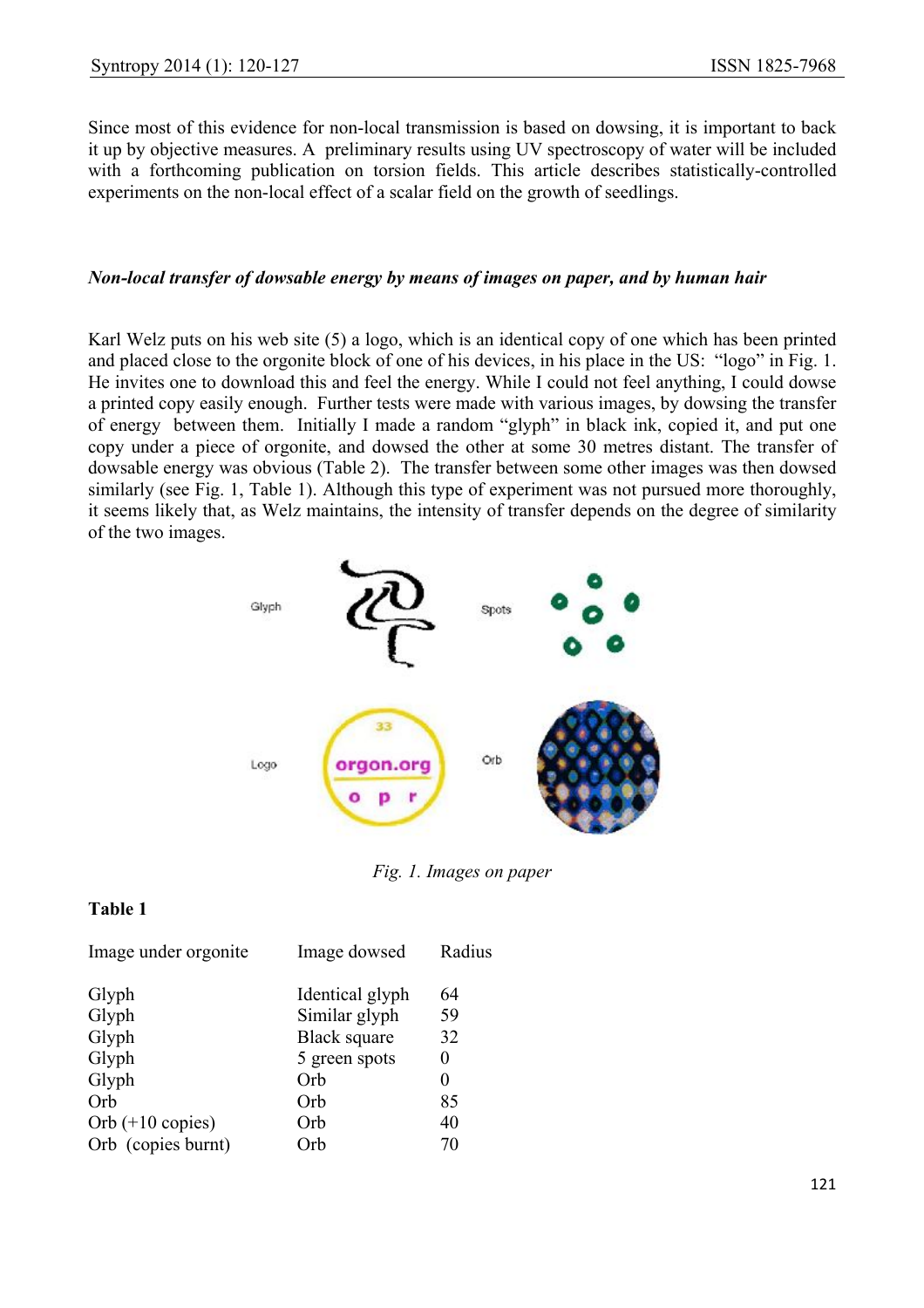Clearly though, paper alone does not form an adequate entanglement – perhaps because the energy becomes "diluted" among all the paper in the world. The best transfer would thus be achieved by a unique image. The "orb" represents an attempt to create one. With the existence of many copies, however, the image will be less unique, so that one might expect the energy to be correspondingly "diluted". Preliminary evidence that this may be true could be drawn from the last two lines of the table. An additional ten copies of the orb were made, and kept in the house distant from the orgonite. After dowsing the original image, these copies were burnt, and the original dowsed again. Compare the last three lines of Table 1. This does of course need further confirmation.

In radionics one frequently makes use of a clip of hair from the individual being treated, to serve as the "witness". This will have something of the unique signature of that individual. Accordingly I cut two samples of my hair, and compared the transfer between them with the transfer from my hair to that of another man, and vice-versa. The readings for radius of the first dowsable ring were low but (surprisingly) sufficient for a worthwhile result (Fig. 2). In this case special care was taken to make repeat dowsing by approaching the sample from different directions, so as to minimise the possibility of subconsciously aligning readings to e.g. a particular daisy in the lawn.



NON-LOCAL TRANSFER OF PYRAMID ENERGY BY MEANS OF **HAIR SAMPLES** 

*Fig. 2 Non-local transfer of pyramid energy by means of hair samples.*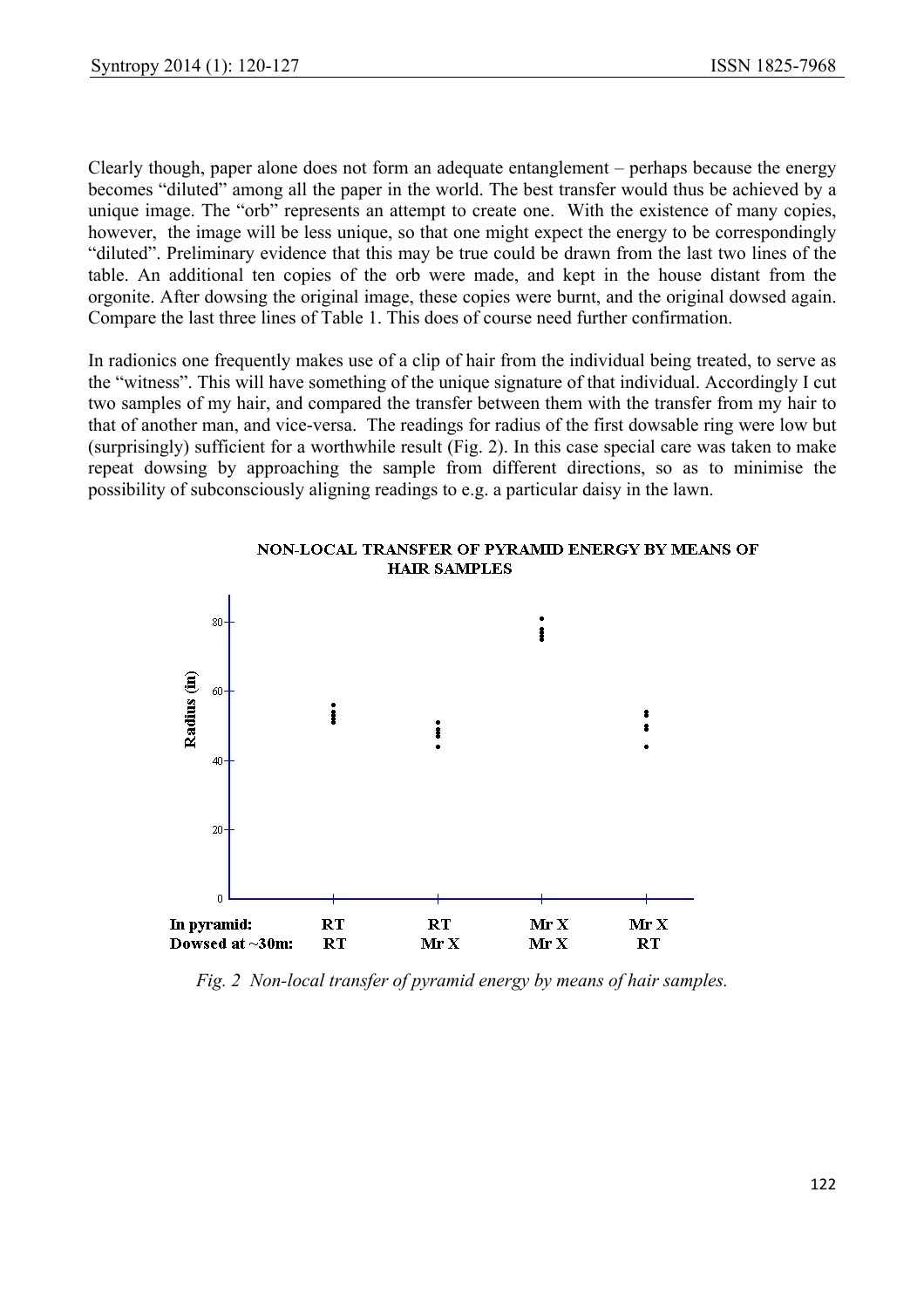## *Non-local transfer of orgone across the Atlantic*

Many experiments have shown that the energy of orgonite, just like Reich's ORAC, comes to a maximum close to mid-day – e.g. that shown in  $(4)$ . Not shown in this published article, however, are the results of dowsing Karl Welz' logo at various times of the *same* day. These were seen to come to a maximum later in the afternoon – presumably when the sun is highest in the eastern USA (Fig. 3).



*Fig. 3. Quantitative dowsing during the same day of a piece of orgonite, and the "logo" image from Fig. 1.* 

### Seedling growth experiments

These were undertaken to provide an objective back-up to the dowsing experiments. Sixty mung beans were distributed on two plastic grids (Fig. 10) and these were each laid on wire supports over ~450ml water in plastic containers so that the beans were half-covered with water. The containers were kept in a temperature-controlled incubator, at 25 degrees. The beans were set up in the evening, so that they had about12h to swell. At 9am the following morning, and each morning afterwards for 3-5 days, the grids were taken out, allowed to drain on tissue for 5 min, then weighed. (The small loss of water by evaporation was made up every  $\sim$ 12 hours with a pipette jetting it down the sides). The result below records the aggregate weight increase of the two grids over the starting weight.

As the source in this case I used an electrically-generated "scalar" field. To generate such a field I used a special antenna with windings designed as far as possible to cancel their magnetic fields ("Quantum Star" designed by Claes Nygaard, but no longer available). The effects of such scalar, or non-Hertzian, fields to affect water and lymphocyte growth have been extensively researched by Glen Rein  $(6, 7)$ . This was pulsed with 10 kHz square waves from a signal generator set at  $\sim$ 2.5A peak-to-peak: its maximum. Remote entanglement was achieved with the same pair of images used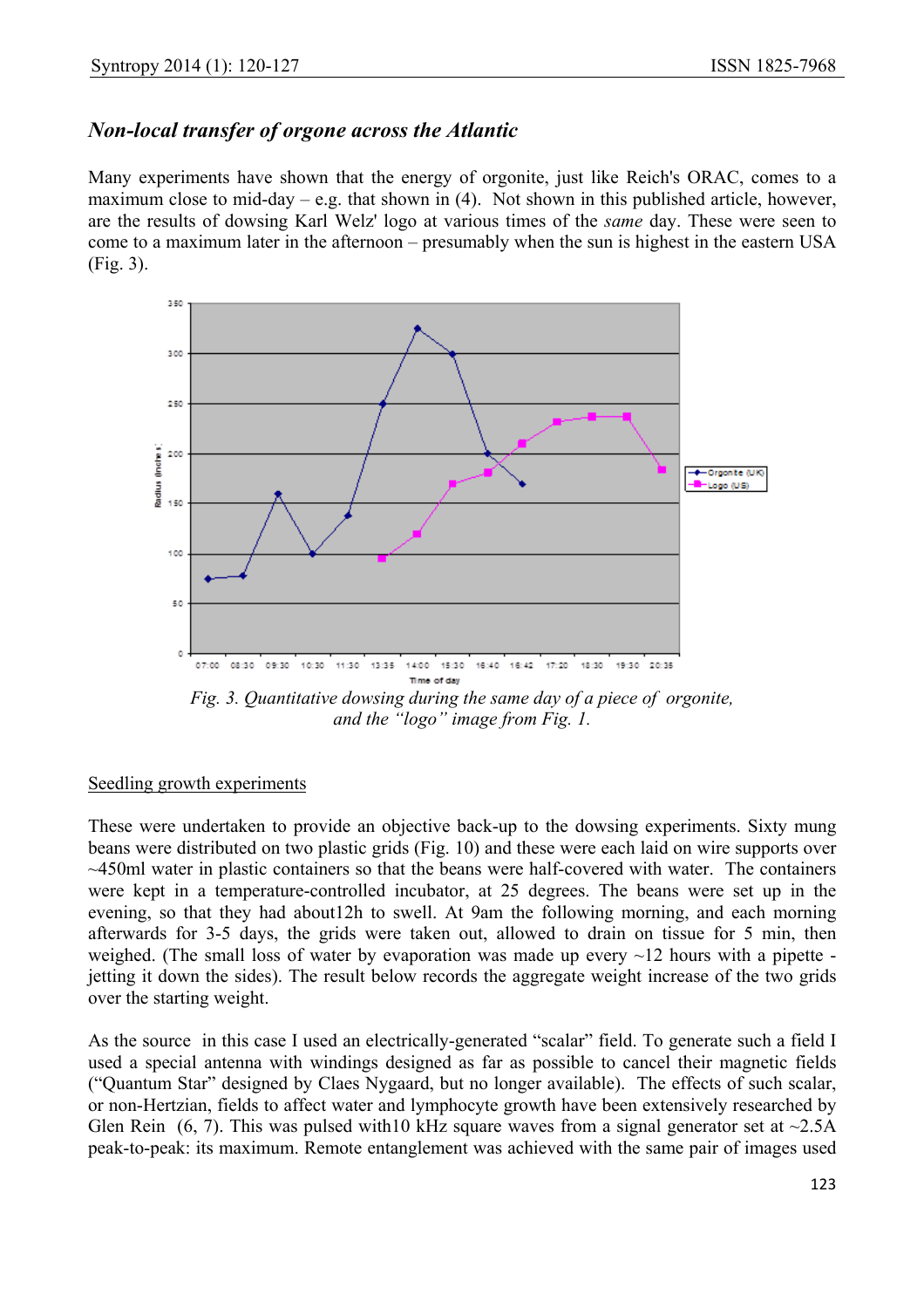in the experiments above: one in the form of a cylinder over the scalar antenna, and the other arranged to cover most of the inside of the incubator. The source was in a room some 15m distant from the incubator (see Fig. 6). Non-local transfer of dowsable energy from the scalar field was obvious.



*Fig.6. Set-up for seedling growth experiments.*

In experiments with the influence of healers on seedling growth it has sometimes been found that the effect (difference from control) could be enhanced if the seedlings were grown under suboptimal conditions, such as by adding salt to the water. Thus two different concentrations of NaCl were tested in the experiment below. The results of these first two experiments seem to indicate a clear increase in growth brought about by the remote field (Fig. 7).



*Fig. 7 Graphs showing increase in combined weight of the two plastic grids with seedlings over initial weight after ~12h swelling.*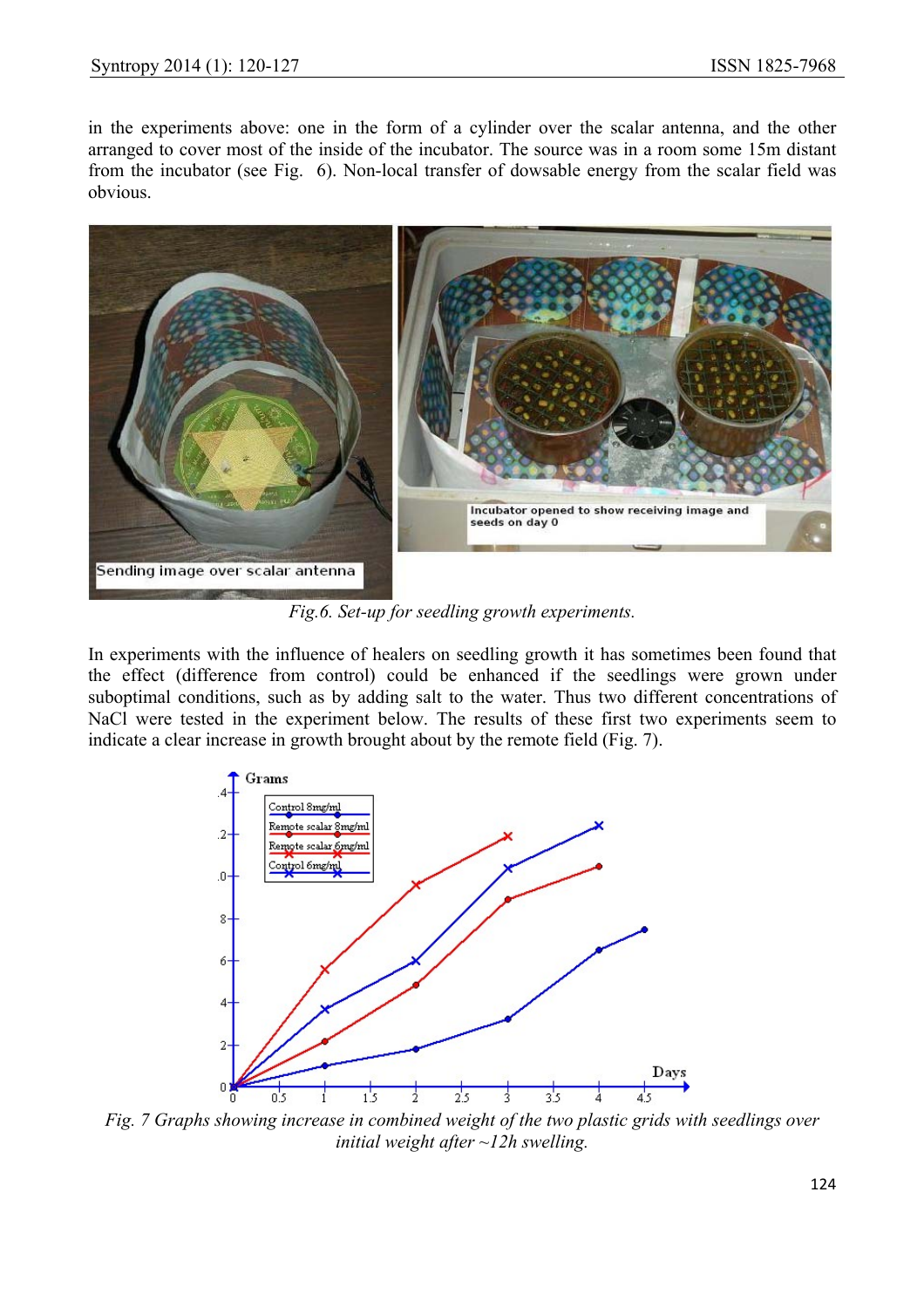To enable statistical treatment, a number of similar experiments were carried out and, to reduce time involved, these were only taken to Day 2. Table 2 shows a significant stimulatory effect of the remote scalar field on growth of seedlings.

**Table 2**

#### **REMOTE SCALAR FIELD**

#### Weight added at Day 2 (gm)\*

|        | Remote scalar | Control |
|--------|---------------|---------|
|        |               |         |
|        | 9.6           | 48      |
|        | 7.8           | 6.1     |
|        | 7.9           | 4.8     |
|        | 7.2           | 4.8     |
| Means: | 8.1           | 5.1     |

#### Difference (Test-Control) =  $+3.0$

 $P < 0.003$ 

#### **(\****Seedlings grown in 6mg/ml NaCl)*

As another objective back-up, here is data (to be presented more fully in a future article) showing the non-local effect of a torsion field generator on UV absorbance of water, with water charged by proximity to orgonite for comparison (Fig. 8). The same two images were used: one surrounding a torsion field generator (8), and the other surrounding a jar of tap water. All show clear differences from the control, which would have zero at all wavelengths.



*Fig. 8*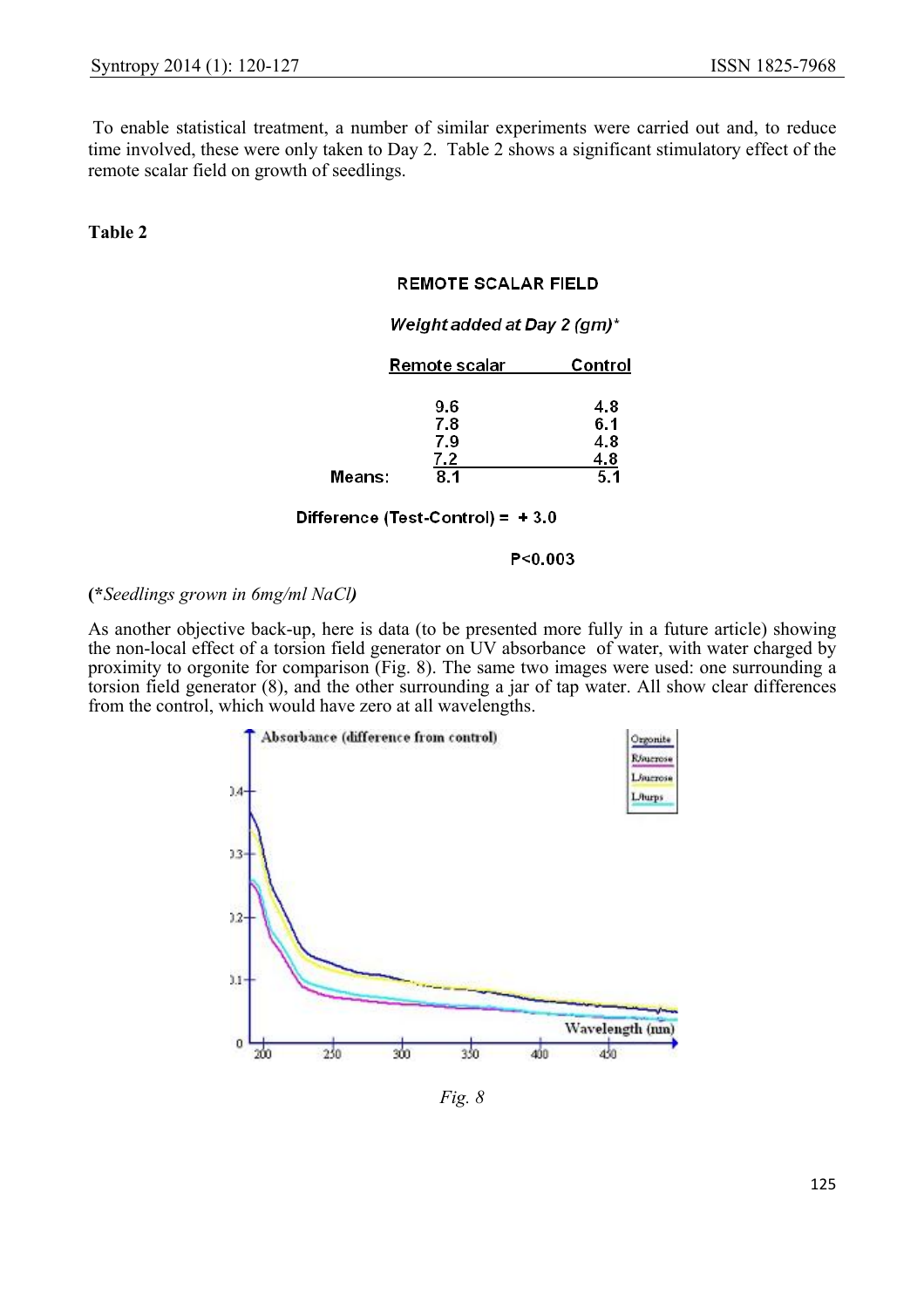## **Discussion**

As mentioned in the introduction, there have been a number of attempts to demonstrate macroscopic quantum entanglement. A very recent report (4) concerns entanglement between two crystals: diamonds. But the link is very fragile, thus so far they have not been able to sustain it while moving the diamonds further than a few centimeters apart. And yet examples of entanglement are well-known in the human sphere, not least from the extraordinary, and otherwise inexplicable, correlations between the lives of (some) identical twins – even those separated at birth. And there is also a heap of evidence (mostly anecdotal, but sometimes backed up by objective measures such as EEG entrainment) for extra-sensory communications between people emotionally close to each other, or who have meditated together. Although not usually acknowledged as such, these phenomena must be counted as examples of entanglement.

The results shown here are not only very robust, but can probably take place over any distance. How do they differ from the experiment with diamonds? I suggest that the difference lies in the intensity of the "life-energy" field. My work has always involved a strong source of such a field: orgonite, pyramid or electrically-generated scalar field, whereas no such source is evident in the experiment with diamonds.

There is of course a vast literature on quantum biology (ably presented in a beautiful book by Mae-Wan Ho  $(8)$ ), leaving no room for doubt that large-scale quantum coherence is fundamental to life. Thus according to this view, the entanglement between human beings could relate to the syntropic field around the human body, arising from its quantum coherence. Indeed this can be dowsed (as an "aura") in the same way described above. The genetic or emotional link between individuals would then play the same informational role as the pairs of identical images on paper. And in the case of distant healing, it would be the healer's life-energy, with his/her intent as the informational link.

On the theoretical side the many special qualities of living as against non-living matter have long been related, by Schrödinger and others, to the negative energy implied in Einstein's mass/energy equation. But a more recent and illuminating interpretation has been made by an Italian mathematician Luigi Fantappiè, who coined the apt term "syntropy". Ulisse Di Corpo and Antonella Vannini have given much thought to his work, and some of its deeper implications (9).

Despite the evidence for non-local transmission, there is also clearly a localised field around the sources I use. What is the nature of such a field? Clearly, as the non-local aspect shows, it is not electromagnetic. On the other hand it should be accountable in quantum field theory: as a macroscopic quantum wave function. (Indeed this may be what is lacking in the experiment with diamonds). In that it promotes growth of seedlings, such a field can be described as "life-energy". That is: an influence promoting order, in contrast to the usual concept of energy which is entropic, and promotes disorder. The fact that such a field can bring about increase of order in the vicinity of the source deserves more attention, both theoretical and practical, than it currently gets from the scientific world. Such attention could bring the concept of life-energy (otherwise known as orgone, chi, prana, or more generally as subtle energy) fully into scientific discourse. And with acceptance by the scientific world might then come official funding for the deployment of a host of applications in medicine, agriculture, etc. which presently are thought to be dubious, and so confined to the "alternative underworld".